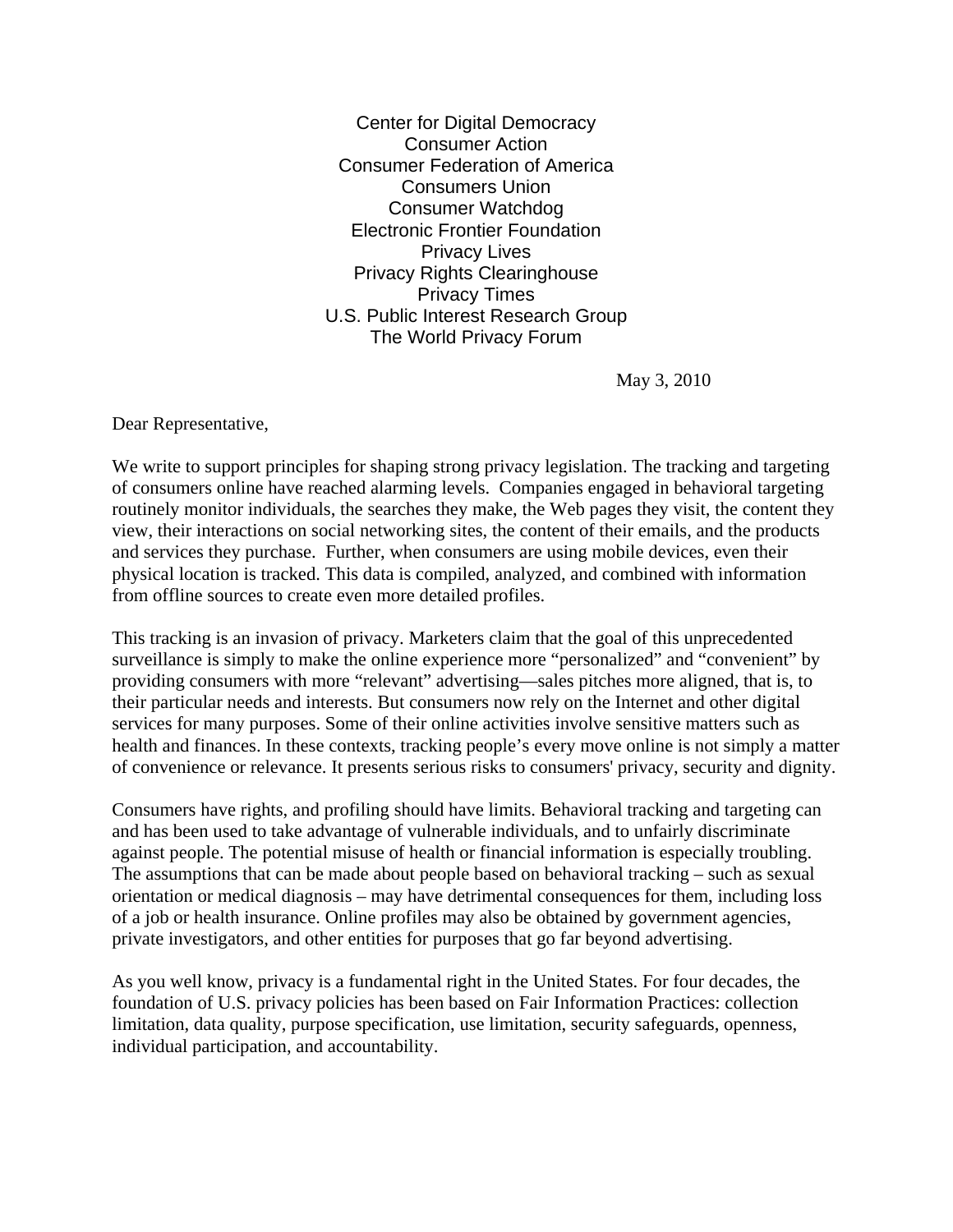## **Letter from privacy and consumer groups to U.S. House of Representatives, Page 2 of 3, May 3, 2010**

Those principles ensure that individuals are able to control their personal information, help to protect human dignity, hold accountable organizations that collect personal data, promote good business practices, and limit the risk of identity theft. Developments in the digital age urgently require the application of Fair Information Practices to new business practices. As Congress moves ahead in this area, we trust that the following principles and goals will be incorporated in new online privacy legislation.

Principles for Shaping Legislation

- Robust Fair Information Practices are the key to legislation concerning online privacy.
- Notice and choice are inadequate to protect consumers. Transparency is not enough if consumers have no real understanding or control.
- Self-regulation for privacy will not protect consumers.
- Law enforcement access to personal data should require a warrant.

The following goals should also be addressed in the new legislation:

Specific Goals to Protect Consumers

- The privacy of individuals should be protected even if the information collected about them in behavioral tracking cannot be linked to their names, addresses, or other overt identifiers. As long as consumers can be distinguished based on IP addresses, cookies, or other characteristics, their privacy interests must be protected.
- The ability of websites and ad networks to collect or use behavioral data should be limited to 24 hours, after which affirmative consent (opt-in) should be required.
- Websites should not collect or use sensitive information for behavioral tracking or targeting. The FTC should be tasked with defining sensitive information, which must include data about health records, financial records, ethnicity, race, sexual orientation, personal relationships, and political activity.
- Personal data should be obtained only by lawful and fair means and, unless unlawful or impossible, with the knowledge or consent of the individual.
- Personal and behavioral data should be relevant to the purposes for which they are to be used.
- Websites should specify the purposes for which they collect both personal and behavioral data not later than the time of data collection. Websites should not disclose or use personal